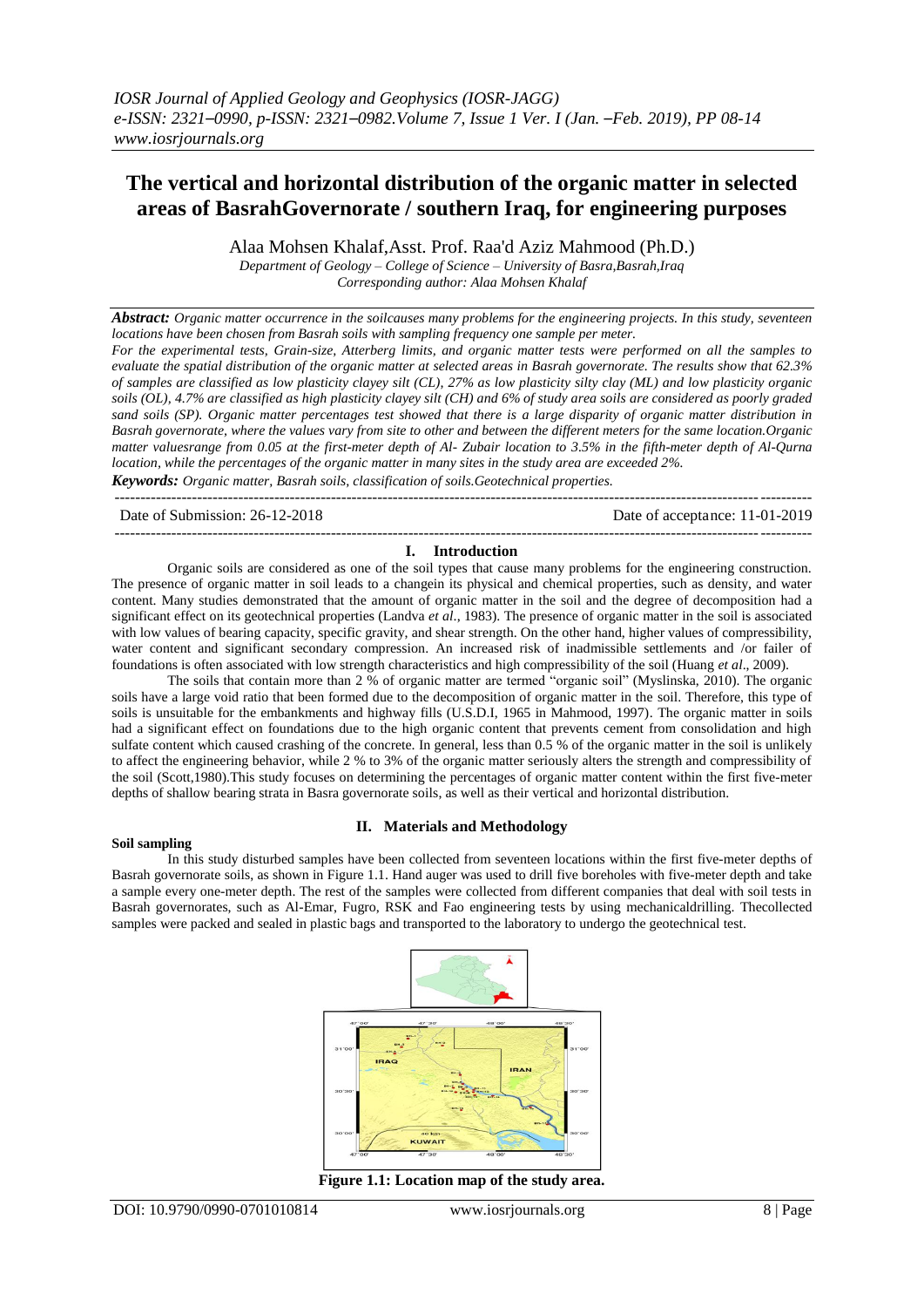#### **The tests used in the study**

To achieve the objects of the study, the tests are accomplished to determine the percentages of the organic matter and its classification in selected sites within Basrah soils. The grain size analysis test carried out according to ASTM D-421 and D-422 and Atterberg limits tests were done according to ASTM D- 4318-05. These two tests were used to classify the soils according to the Unified Soil Classification System (USCS). While the organic matter test was accomplished by using potassium dichromate methods according to BS 1377: Part 3: 1990toshow the vertical and horizontal distribution of the organic matter in the study area soils.

#### **III. Results and Discussions**

**Grain size analysis test** The results show that the percentages of clay particles in the study area soils range from zero % at the fourth-meter depth of AL- Zuber town (BH-15) to 67.1% at the third-meter depth of Al- Tuwaisa site (BH-9), with average 40%.The results also demonstrated that the percentages of silt particles in the study area soils range from 1% at the fourth and fifthmeter depth of Al-Zubair town (BH-15) to 81.5% at the second-meter depth of*Abu Al-Khasib* (BH-14), with average 51 %. While the percentages of sand particles range from 0.1% at the fourth-meter depth of Siba oil field (BH-16) and the fifthmeter depth of AL- Mutiahasite (BH-12) to 90% at the first-meter depth of AL- Zuber town, with average 9, as shown in Figure1.2.



**Figure 1.2: The results of grain size analysis test for studied soils.**

#### **Atterberg limits tests**

The results of Atterberg limits tests show that the percentages of liquid limit in the study area soils range from 34% at the second-meter depths of AL-Hayyaniyah site to 54.8% at the third-meter depth of AL-Mutiahasite, with average 40.78%. Whereasthe percentages of plasticity index in the study area soils range from 8.2 at the fifth-meter depth of Al- Hartha site to 28.9% at the second-meter depth of AL- Mutiahasite, with average 16.74%. The test results also show that there are 62.3% of studied soils are classified as low plasticity silty clay soils (CL). While27% are classified as low plasticity clayey silt soils (ML) and organic soils(OL). The results also demonstrate that there are 4.7% of studied soils are classified as highplasticity silty clay (CH). For the coarse-grained soil samples, 6 % of the soil of Al-Zubair site is classified as poorly graded sand (SP) according to particle size analysis curve, as shown in Figure 1.3.



**Figure 1.3: the plasticity chart for studied soils.**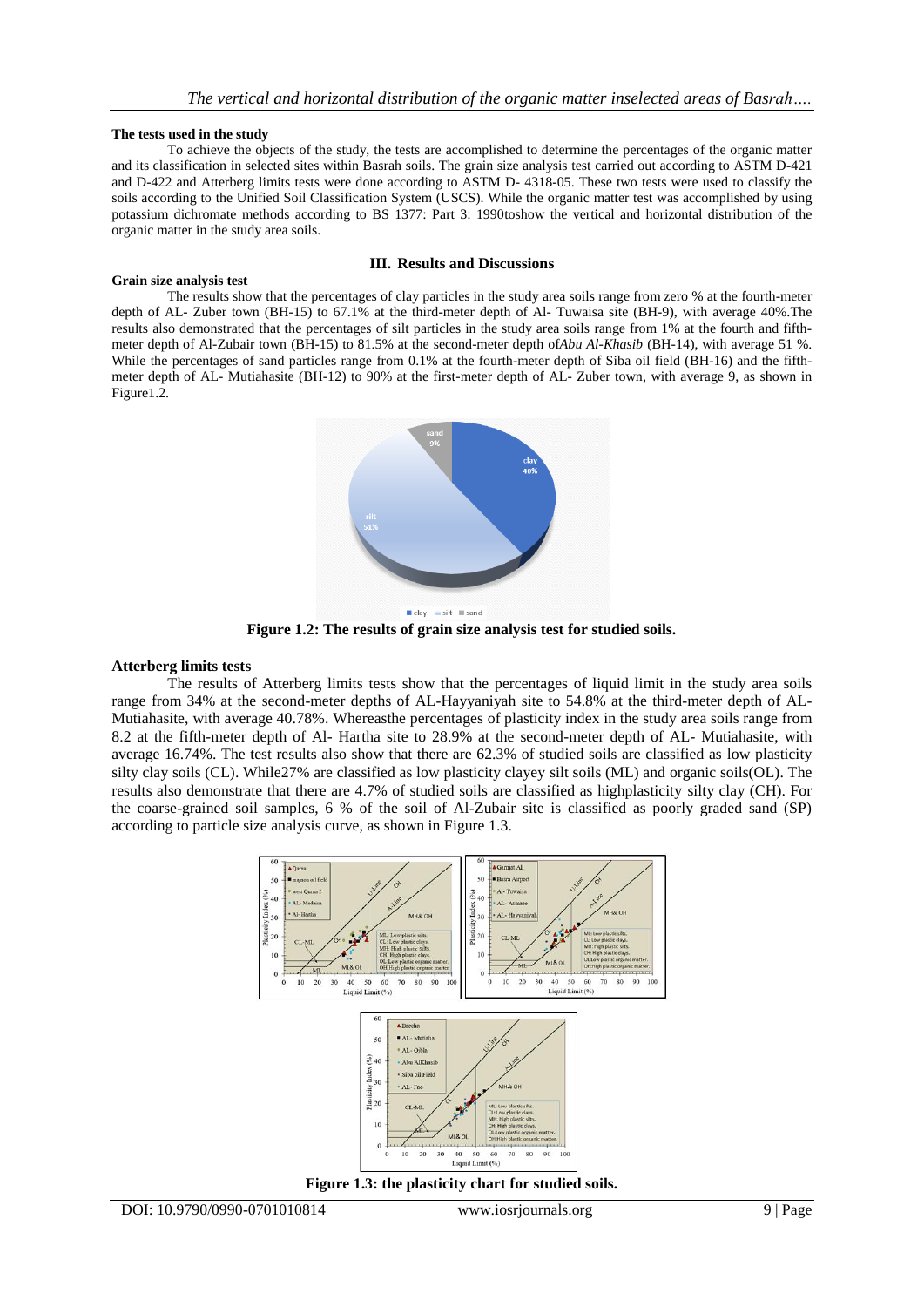## **The vertical and horizontal distribution of the organic matter**

For seventeen sites within the first five-meter depths, test results of the organic matter content are represented by vertical and horizontal distribution.

## **1.Vertical distribution of organic matterin the study area**

Organic matter test results showed that there is a significant variation in the percentages of the organic matter from one location to another and between one meter to another at the same site. The results demonstrate that there is an increase in the percentages of the organic matter gradually down with depth in the soil of Al-Qurna site (BH-1) and Al- Medaina site (BH-4). Whereas, the rest of the studied soils are fluctuated between increasing and decreasing in the percentages of the organic matter with depth, as shown in Figure 1.4.

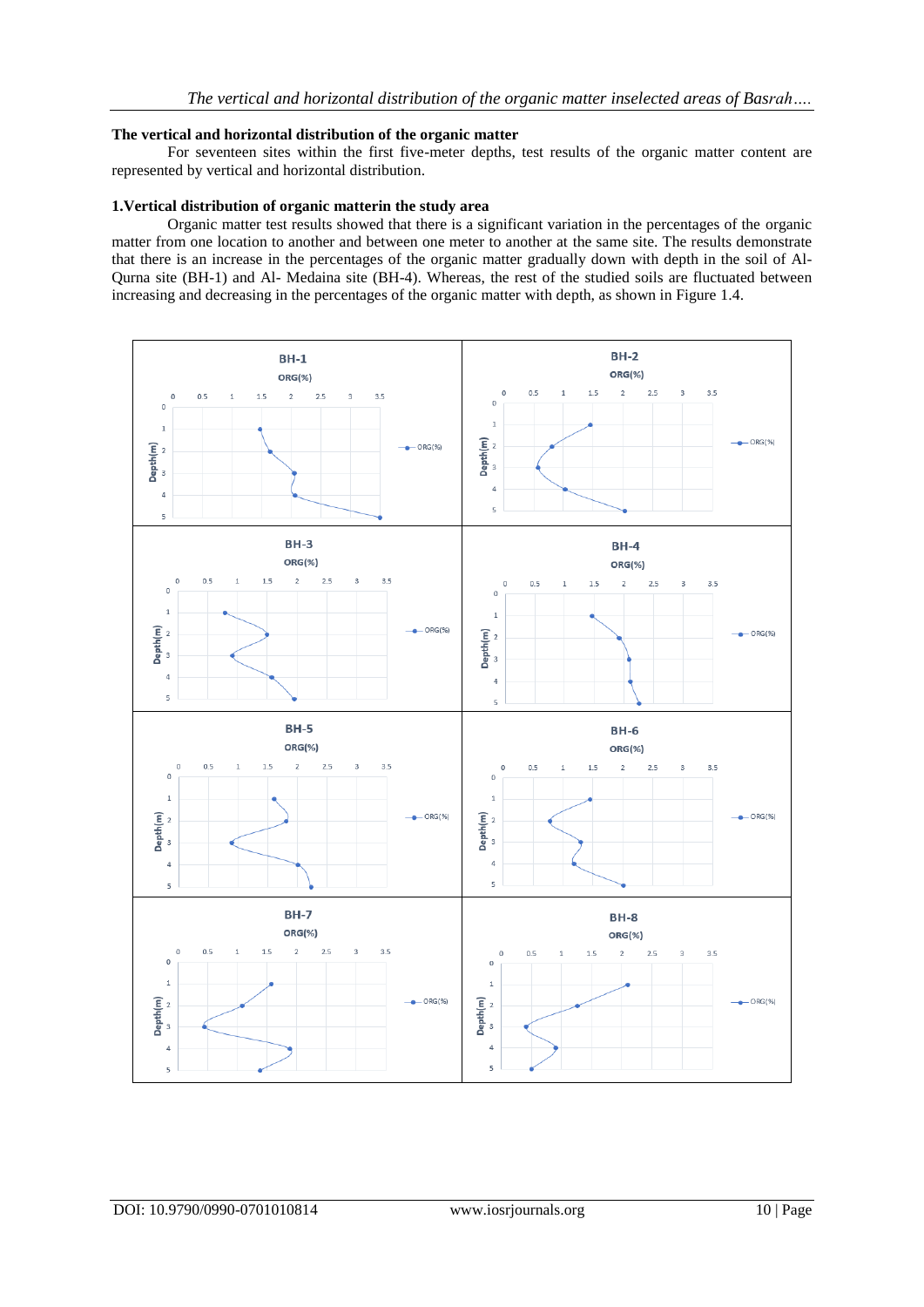

**Figure 1.4: The vertical distribution of the organic matter for the studied soils.**

There is a verity in the vertical distribution of the organic matter contents in the different site from the study area soils. These variations reflect the environmental condition contract to form organic matter in the soil. The variations in the organic matter percentages are caused by different factors such as depositional environments, grain size, organisms, leaching process, clay minerals and nature of soils. Carbon sediment and nutrient concentrations increase with decreasing grain size because total organic carbon adsorbs onto mineral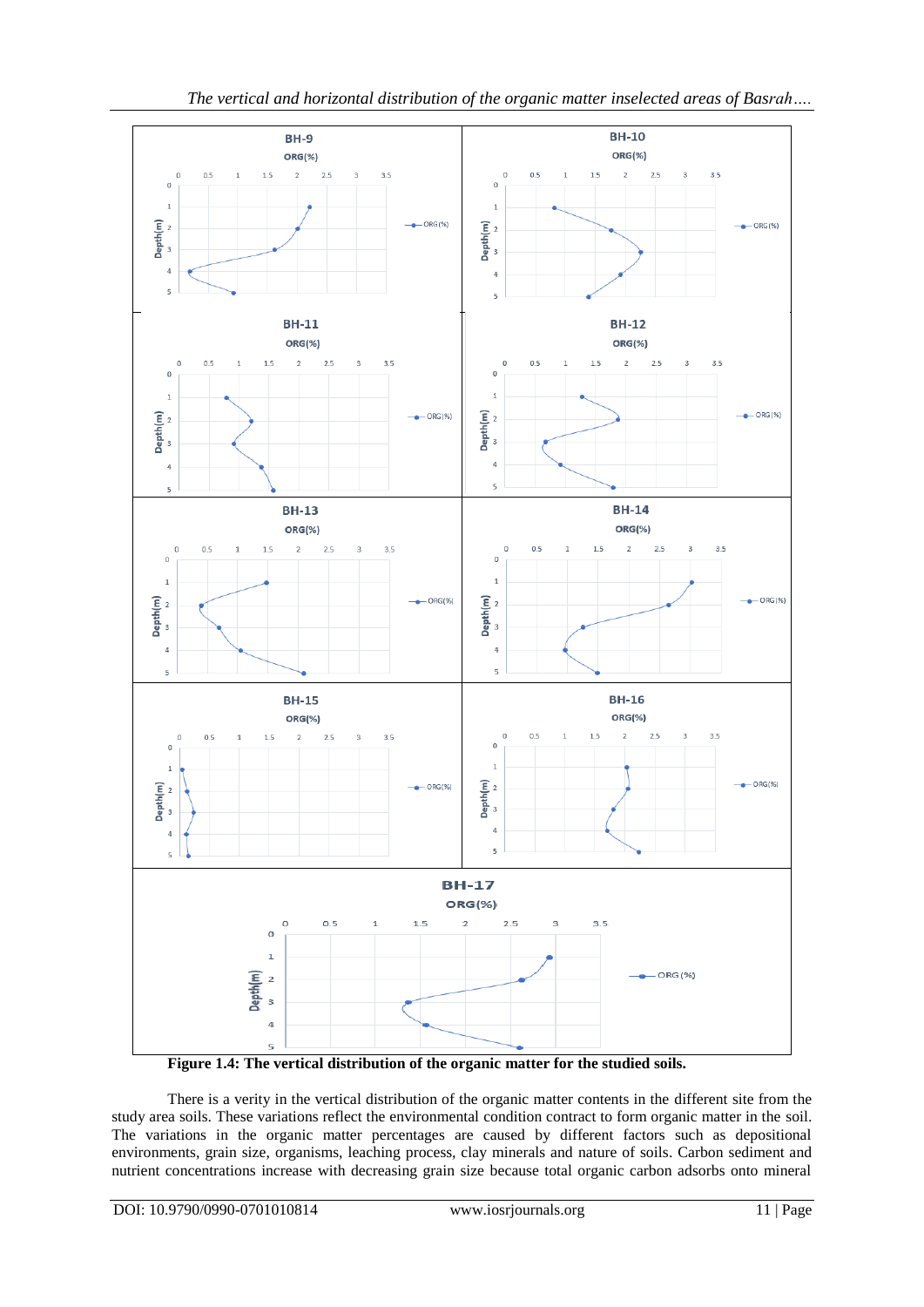surfaces and has a high affinity for fine-grained sediment. The adsorption process helps to preserve the total organic carbon (Huon, 2000). Furthermore, the organic carbon decreases with depth due to the destruction caused by bacterial activity after burial (Al-Abaychi, 1995).

# **2.The horizontal distribution of the organic matter**

The test results are represented utilizing mapping technique. In this study, Surfer software version 13 is used to map the distribution of the organic matter percentages in the study area soils. Figures 1.5,1.6,1.7,1.8 and1.9show the horizontal distribution of the organic matter percentages of 17 sites taken in this study at depths 1,2,3,4 and 5, respectively.



Figure 1.5: The horizontal distribution of the organic matter from the first-meter depth of the study area soils.



**Figure 1.6:** The horizontal distribution of the organic matter from the second-meter depth of the study area soils.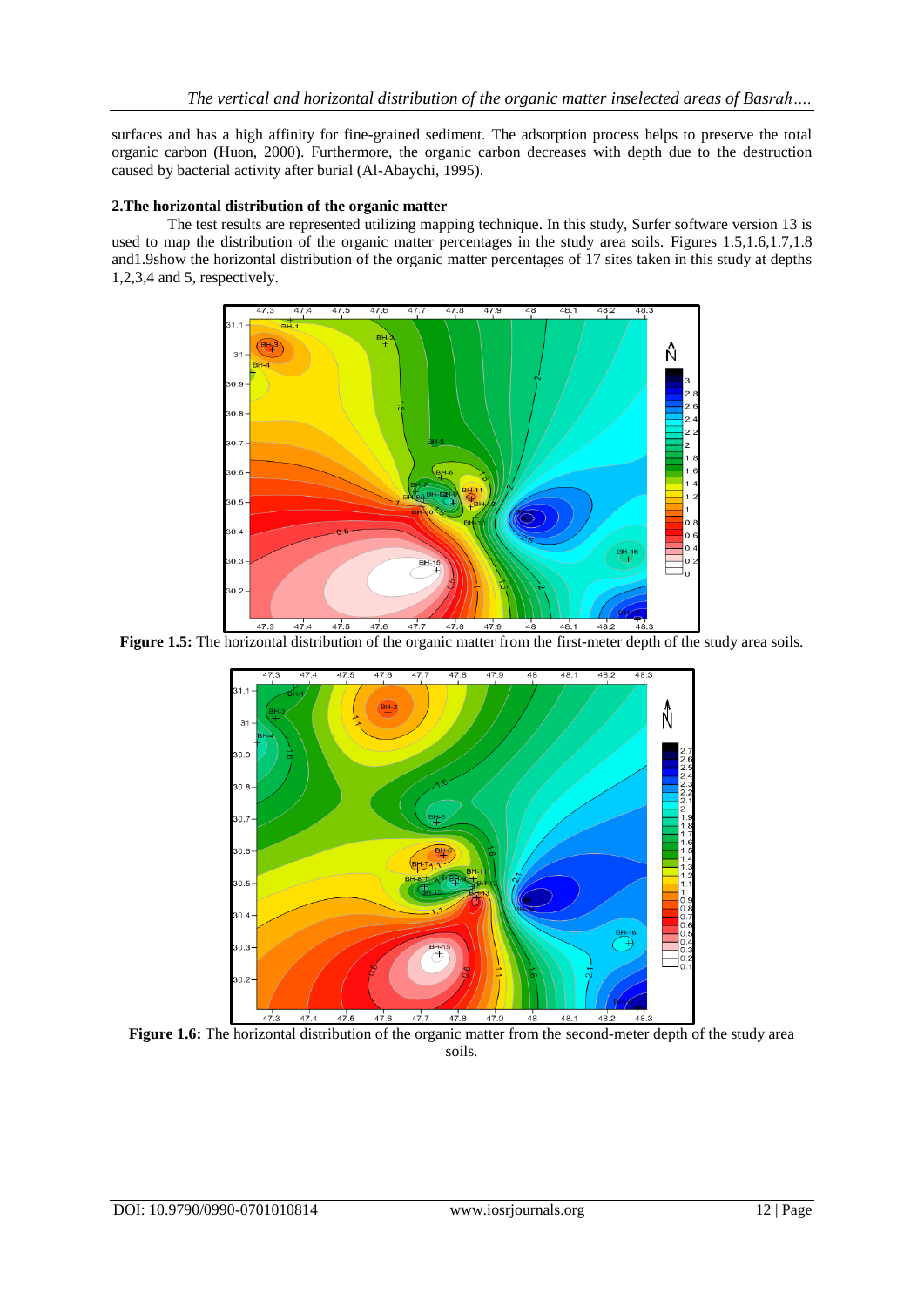

Figure 1.7: The horizontal distribution of the organic matter from the third- meter depth of the study area soils.



Figure 1.8: The horizontal distribution of the organic matter from the fourth-meter depth of the study area soils.



Figure 1.9: The horizontal distribution of the organic matter from the fifth- meter depth of the study area soils.